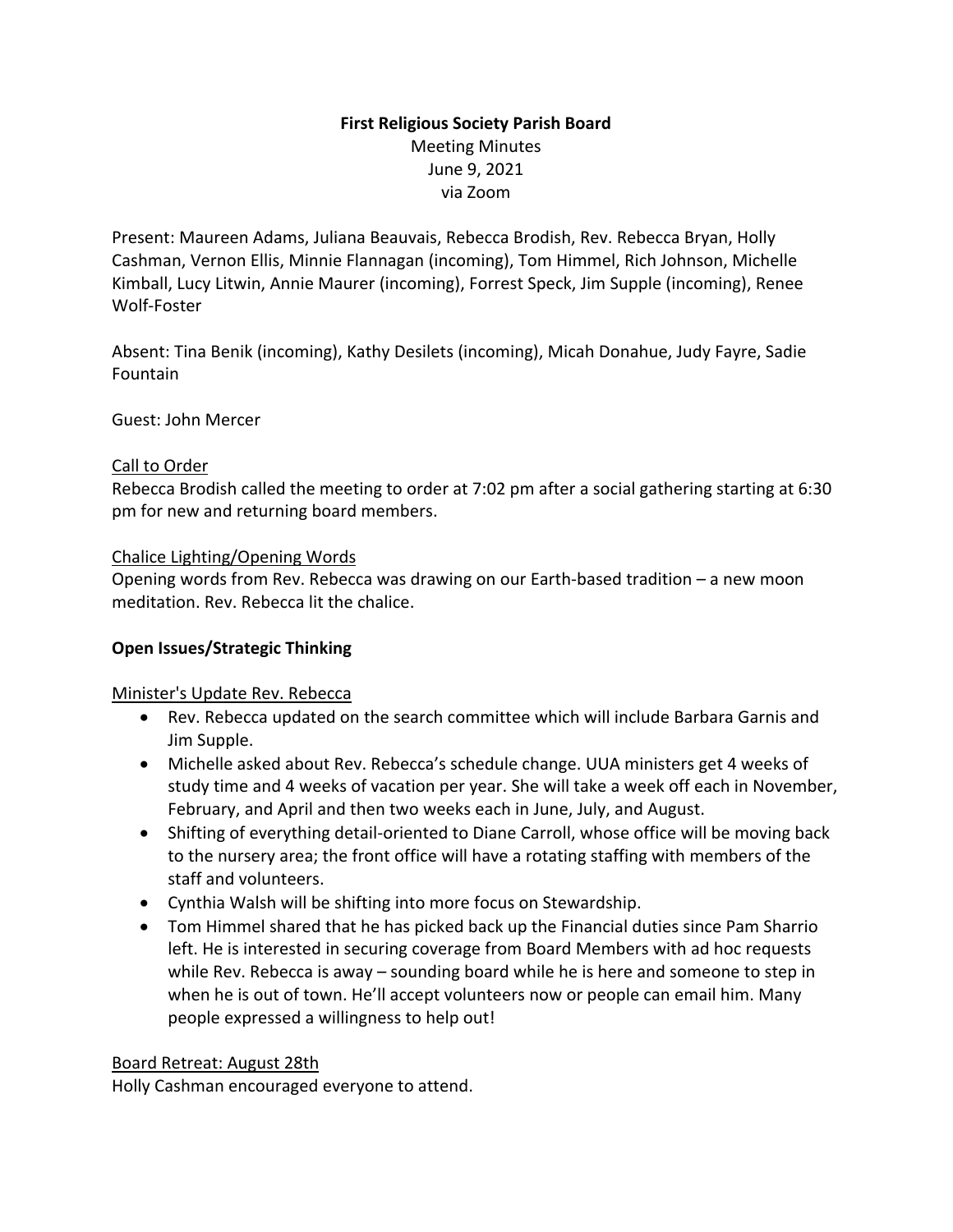## Finance Update

Tom Himmel updated PB members on the capital campaign.

There is an operating cash deficit issue that the Board should be aware of. There is no recommendation yet, but the Finance Committee is working on coming up with a solution to propose to the board.

There is a "not insignificant" deficit in the fulfilling of pledges with only two weeks left of the fiscal year, including some who have made no payments this year.

Tom answered questions about the Finance update, including whether the primary source/cause of the operating cash situation has been identified, whether the outstanding amount of the pledges is roughly 1/12 of the total amount of pledges (guessing people might have a system where they pay monthly).

### Raffle & Stewardship

Vern Ellis updated that the raffle has met the minimum amount needed. It is unlikely that we will hit the high number or 2,500.

They are looking into a Legacy Circle – how to make FRS part of estate planning, reaching out to the campaign captains, and exploring alternative revenues. Alternative revenues include renting out the church for weddings; some discussion of coordinating with Mission Oak. Vern explained that there ideally would be better communication between Stewardship, Finance, Treasurer, and Business Manager.

### Values, Mission, Ends Update

John Mercer presented an update from the Core team, with five areas or categories for goalsetting: diversity, intergenerational growth, justice, history, and stewardship.

Rev. Rebecca reminded everyone that the Core team includes John Mercer, Forrest Speck, Renee Wolf-Foster, Michelle Kimball, Tina Benik, and Rev. Rebecca Bryan.

Rev. Rebecca shared that the staff is already living into these VME, even as we are identifying the goals. For example, they are asking as things come up is this intergenerational? is this inclusive? does this reflect our VME?

Rebecca Brodish congratulated the VME Core team on their work and invited people to ask any questions they may have.

Jim Supple suggested that making sure to keep these goals visible would be a great idea. Forest Speck shared that they suggested groups to take on each of the goal categories.

## Annual Meeting/Bylaw updates

Rebecca Brodish shared that since the annual meeting on May 23rd, there was a listening session.

Rebecca also talked about how these events made clear the need for a covenant, which FRS does not have.

Rebecca Brodish, Holly Cashman and Rev. Rebecca responded to comments and questions, such as how we plan to move forward with the proposal. Regional UUA staff may need to be brought in to facilitate some of the covenant work, and the covenant is something that the congregation would be involved in crafting and vote on.